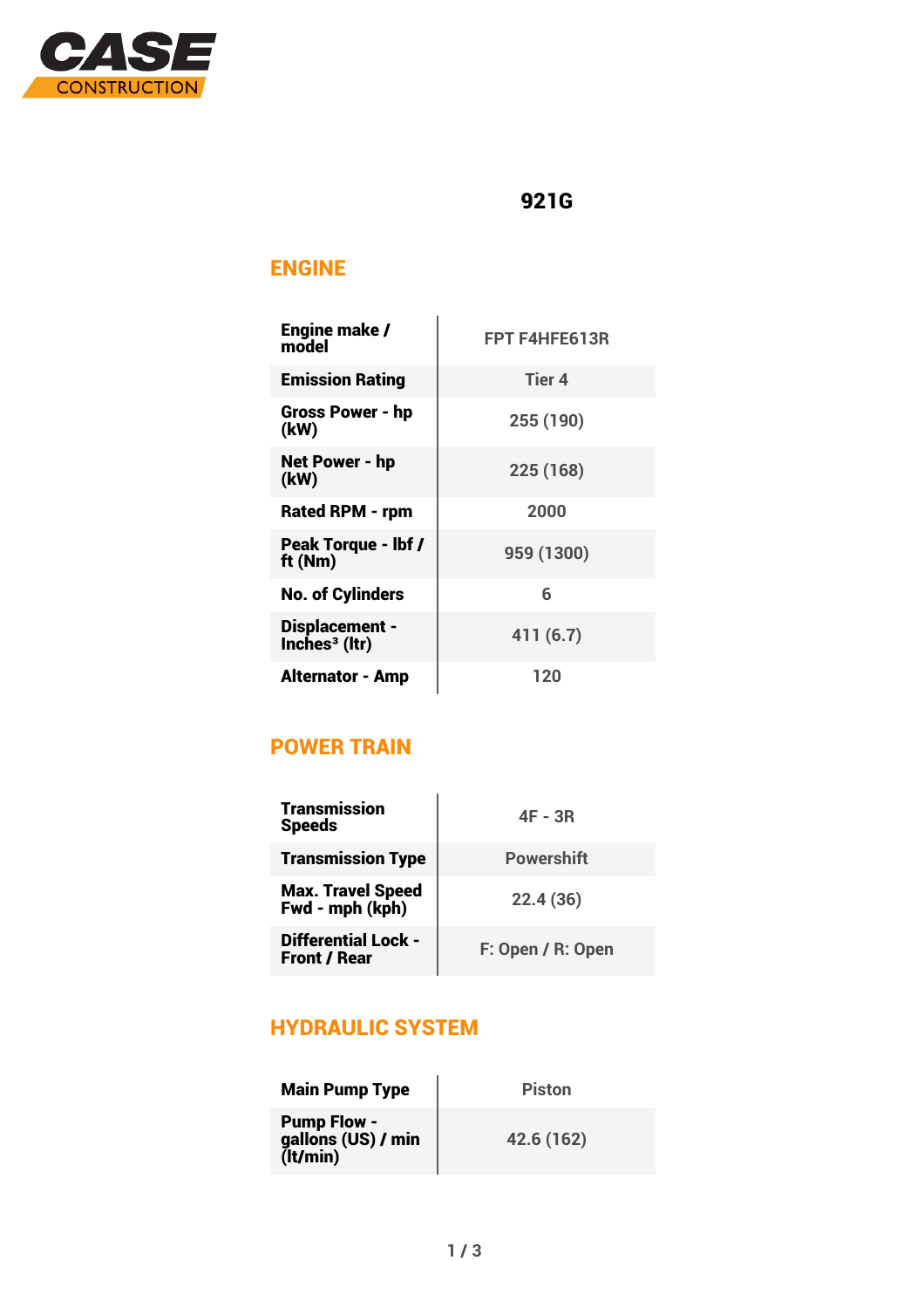

## 921G

| 3625 (250)            |
|-----------------------|
| <b>Articulation</b>   |
| <b>Wet Multi Disc</b> |
| 11.4                  |
|                       |

### **PERFORMANCE**

| <b>Linkage Geometry</b>                                                         | Z-Bar             |
|---------------------------------------------------------------------------------|-------------------|
| <b>Full Turn Tipping</b><br>Load - $\mathsf{Ibs}(\mathsf{kg})$                  | 33029 (14982)     |
| <b>Bucket Breakout</b><br>Force - lbf (kN)                                      | 37688 (167.6)     |
| <b>Dump Reach - Full</b><br>Height - ft/in (mm)                                 | 3 ft 10 in (1189) |
| Reach 45-A Dump<br>7' Clearence - ft/in<br>(mm)                                 | 5 ft 8 in (1750)  |
| <b>Max. Hinge Pin</b><br>Height - ft/in (mm)                                    | 13 ft 6 in (4124) |
| Ref. Bucket<br><b>Capacity Heaped -</b><br>vd $\rm^{\dot 3}$ (m $\rm^{\dot 3})$ | 4.75(3.6)         |

# DIMENSIONS AND CAPACITIES

| <b>Overall Length with<br/>Bucket Down - ft/in</b><br>(mm)   | 26 ft 10 in (8198) |
|--------------------------------------------------------------|--------------------|
| Width over Tires -<br>ft/in (mm)                             | 9 ft 3 in (2829)   |
| <b>Height to Top of</b><br>$Cab - ft/in (mm)$                | 11 ft 4 in (3464)  |
| <b>Turning Radius</b><br><b>Outside Tire - ft/in</b><br>(mm) | 19 ft 8 in (6003)  |